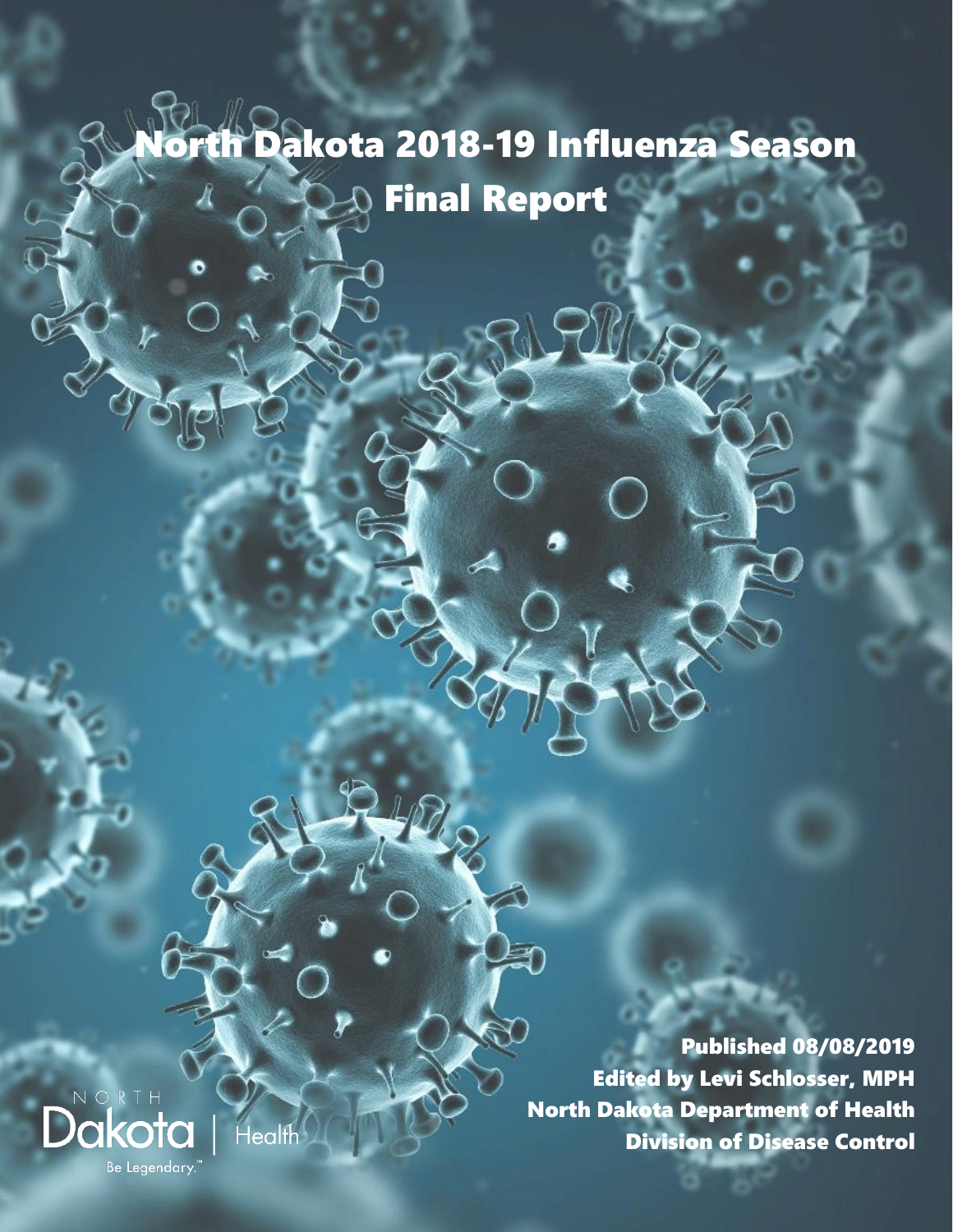This page intentionally left blank.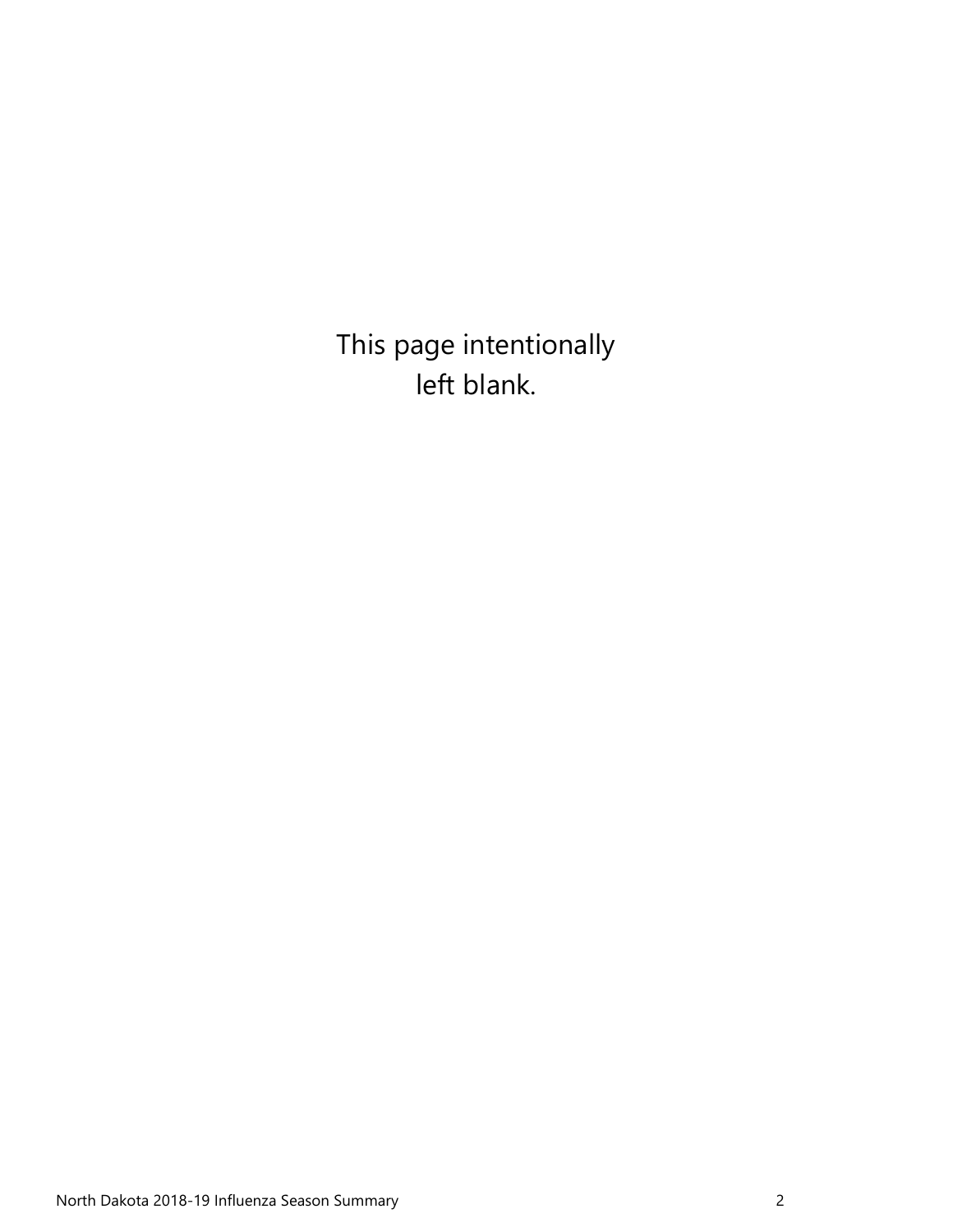# **Summary**

The North Dakota Department of Health (NDDoH) received reports of 7,946 cases of laboratoryidentified influenza, the second- largest seasonal case count on record. This statistic captures cases that are identified with a laboratory test. Cases diagnosed based on symptomology or contact with another known case are not reported. Additionally, not all people with influenza will seek the care of a medical professional. Therefore, the true seasonal burden of influenza is higher than presented in this report.

The predominant strain this season was 2009 Influenza A H1N1, which differed from the previous season of AH3N2. As usual, the influenza AH3N2 strain circulated as well, in much lower numbers, as did both influenza B lineages, with B Yamagata making up a large majority of the influenza B cases. According to the Centers for Disease Control and Prevention, the 2018-2019 season was one of the most severe seasons on records, and the second most severe since the 2009 pandemic.



**Number of Reported Laboratory-Identified Influenza Cases in North Dakota by Week Number**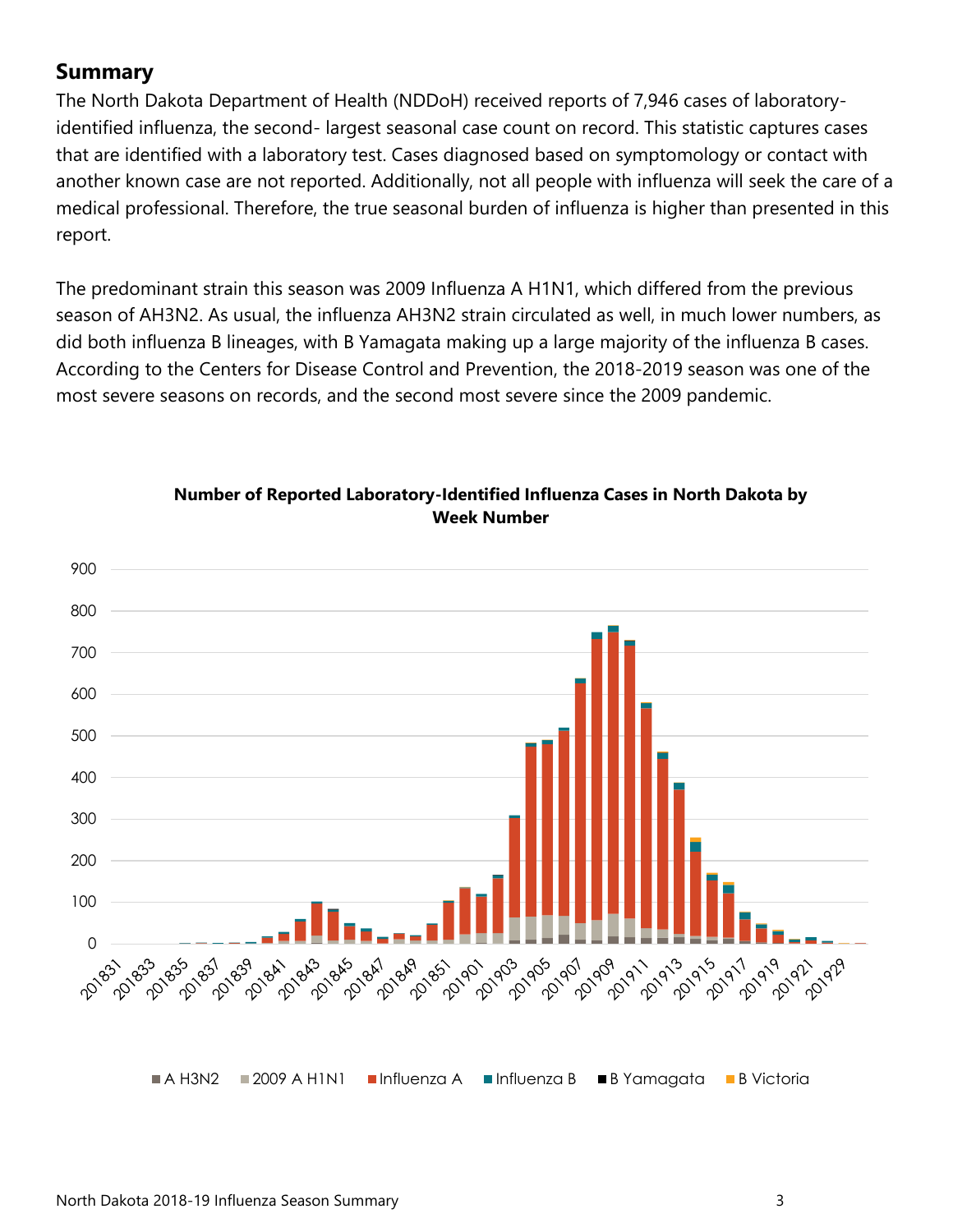| County              | <b>Total Cases</b> |
|---------------------|--------------------|
| Adams               | 22                 |
| <b>Barnes</b>       | 56                 |
| Benson              | 167                |
| <b>Billings</b>     | 3                  |
| Bottineau           | 51                 |
| Bowman              | 81                 |
| <b>Burke</b>        | 14                 |
| Burleigh            | 971                |
| Cass                | 1019               |
| Cavalier            | 17                 |
| Dickey              | 66                 |
| Divide              | 10                 |
| Dunn                | 67                 |
| Eddy                | 26                 |
| Emmons              | 30                 |
| Foster              | 54                 |
| Golden valley       | 6                  |
| Grand forks         | 743                |
| Grant               | 12                 |
|                     | 38                 |
| Griggs              |                    |
| Hettinger<br>Kidder | 27                 |
|                     | 20                 |
| Lamoure             | 17                 |
| Logan               | 19                 |
| Mchenry             | 60                 |
| Mcintosh            | 33                 |
| Mckenzie            | 235                |
| Mclean              | 89                 |
| Mercer              | 127                |
| Morton              | 349                |
| Mountrail           | 93                 |
| Nelson              | 37                 |
| Oliver              | 15                 |
| Pembina             | 147                |
| Pierce              | 40                 |
| Ramsey              | 192                |
| Ransom              | 52                 |
| Renville            | 9                  |
| Richland            | 163                |
| Rolette             | 260                |
| Sargent             | 66                 |
| Sheridan            | 22                 |
| Sioux               | 93                 |
| Slope               | 5                  |
| Stark               | 534                |
| Steele              | 13                 |
| Stutsman            | 161                |
| Towner              | 17                 |
| Traill              | 68                 |
| Walsh               | 178                |
| Ward                | 945                |
| Wells               | 28                 |
| Williams            | 379                |

# **Demographics**

Influenza cases were reported for all counties in North Dakota. An increase in the number of hospitals and clinics sending influenza reports electronically likely contributed to the high case count for this season.

#### **Case Count** for Lab-Confirmed Cases by Gender



MALE FEMALE





#### Rate per 100,000 population by County



Rate/100,000 Population

0.394696853 134.0653644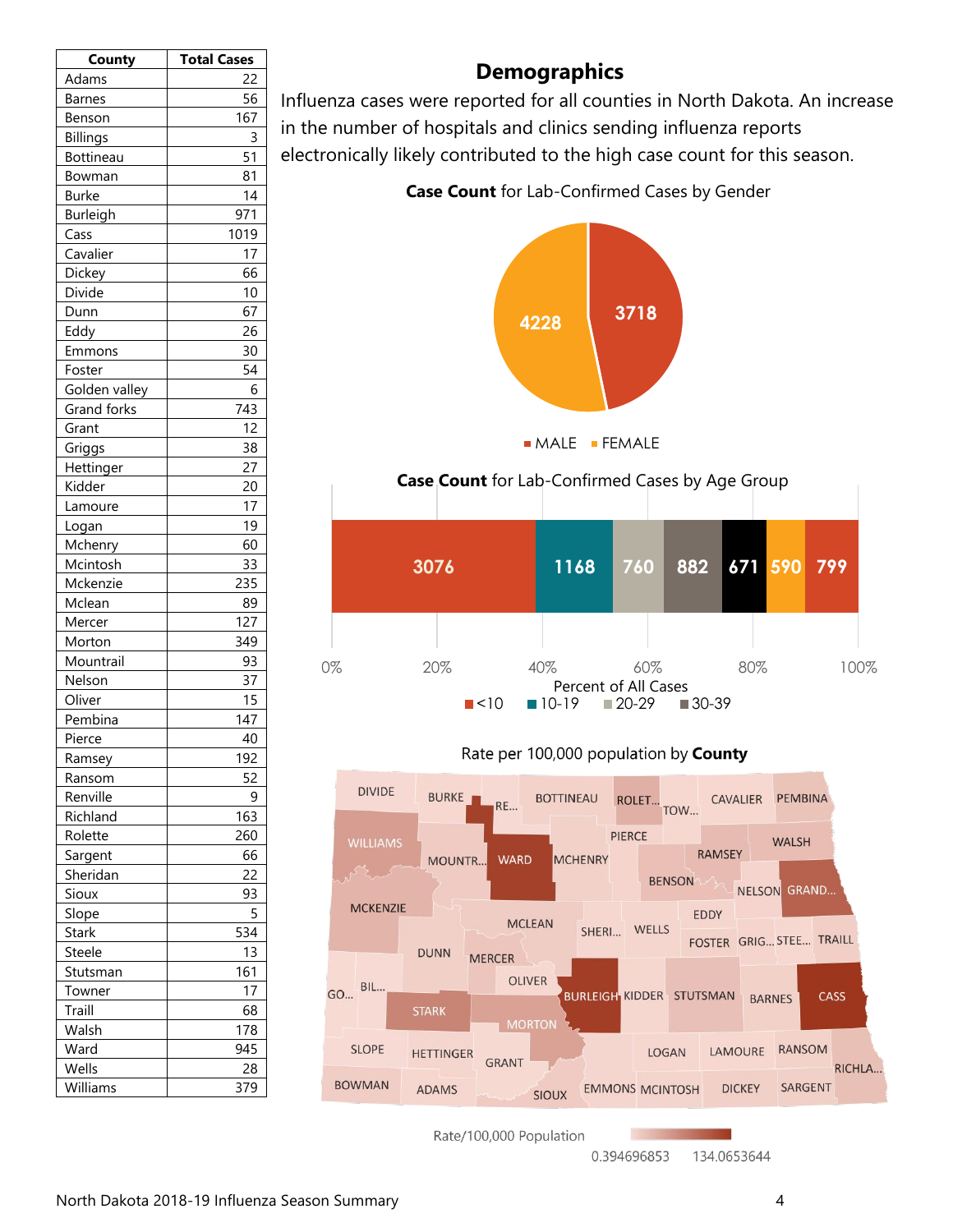# **Deaths**

For the 2018-19 influenza season, 22 deaths were reported in North Dakota. This data is gathered using Vital Records data, as well as individual reports from physicians. Influenza deaths in North Dakota are often under-reported; influenza deaths are not reportable, and flu-related deaths may be attributed to other common conditions such as pneumonia.

In addition, 456 pneumonia deaths were identified in the death record. The NDDoH tracks pneumonia deaths because influenza generally contributes significantly to the number of deaths due to pneumonia during the influenza season. Because influenza is not always diagnosed with a laboratory test, tracking pneumonia deaths is another way to illustrate the magnitude of the influenza season. Although this season had the second largest number of cases reported this year, 2014-15 had more deaths than this season. This is not a trend that was repeated nationally. At the national level, there were more deaths in 2017-18 than in 2018-19, according to national vital records data.



**Pneumonia Deaths During the Past Five Seasons**

### **Seasonal Timing and Multi-Season Comparison**

The 2018-19 influenza season peaked the week ending March 2nd (week 9), five weeks later than the previous season. Overall, influenza season in North Dakota typically peaks between January and March, so timing for 2018-19 was average. However, significant circulation started earlier than average, in 2018, and died down before peaking in early March, a trend not seen in recent seasons.



North Dakota Influenza Cases by Week, 2014-Current Season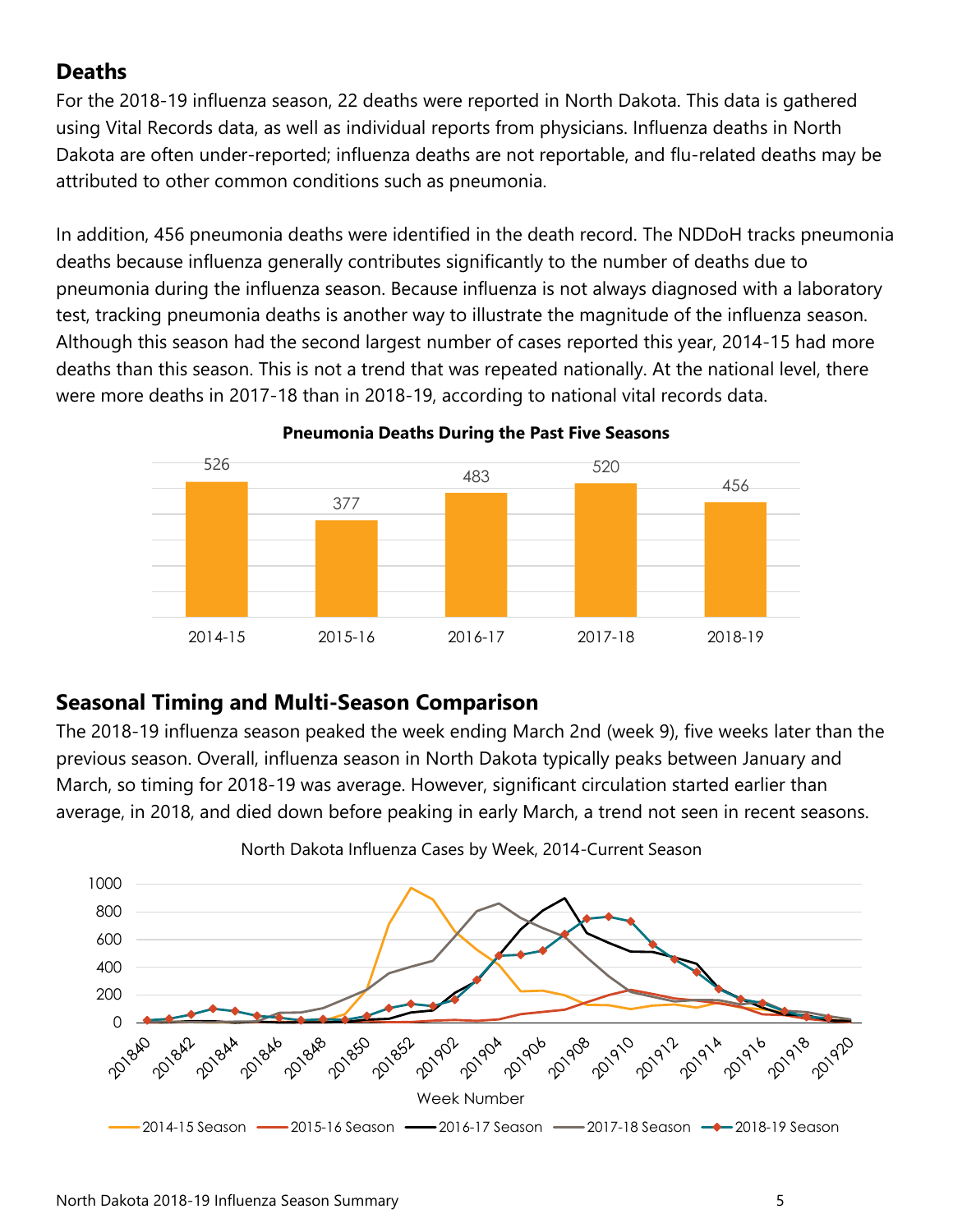# **Outpatient Influenza-like Illness Network (ILINet)**

Ten individual health care providers or clinics located throughout the state submitted influenza-like illness (ILI) data to the NDDoH as part of the national ILINet sentinel provider program. ILI is defined as having a fever accompanied by a cough and/or sore throat. Percent ILI peaked the 9th week of 2019, the week ending March  $2<sup>nd</sup>$ , with 4.94 percent of visits due to ILI. The seasonal threshold for ILI in North Dakota is 2.2 percent. For the 2018-19 season, this threshold was exceeded for 15 straight weeks, starting with week 02 (the week ending January 12<sup>th</sup>, 2018).



# **Laboratory Surveillance**

Thirty-two laboratories in North Dakota participated in the laboratory sentinel program for the season, submitting the total number of influenza tests conducted and the total number of positive results. Tests include rapid, DFA, culture, and molecular methodology. Ten percent or greater positivity is considered season-level influenza activity. Percent positivity for the 2018-19 season was above 10 percent for 20 weeks (down from 25 last year) beginning in week 51, the week ending December 22<sup>nd</sup>, 2018. The highest percent positivity was 36.99 percent during week 10, the week ending March 9<sup>th</sup>, 2019.

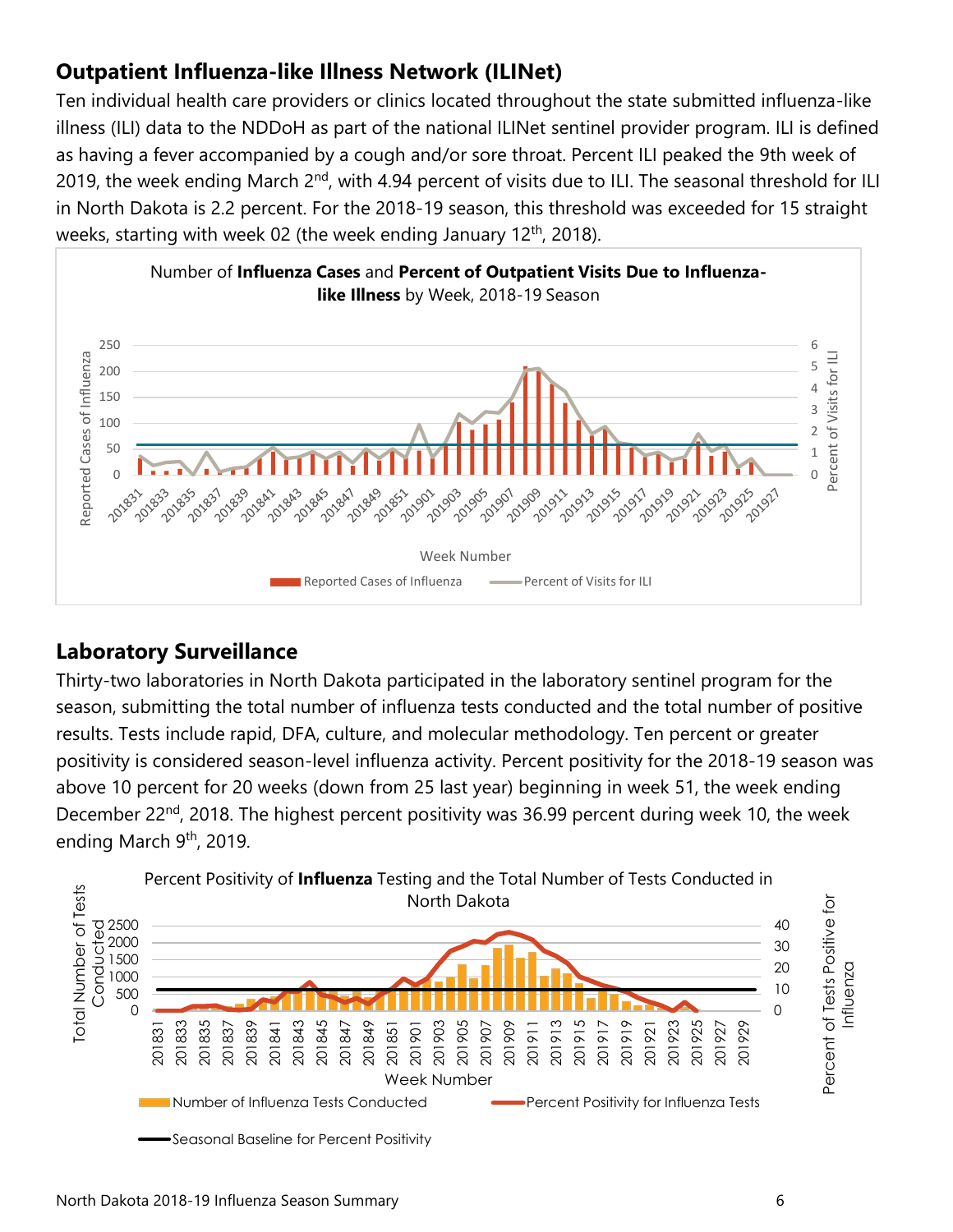## **School Absenteeism**

The NDDOH collects school absenteeism data that is reported to the state through the State Longitudinal Data Service (SLDS). This system compiles information from the Power School platform for use in examining absenteeism rates. School absences peaked slightly earlier than did seasonal influenza (week 06), and remained relatively constant throughout the school year.



#### Percent of Students Absent from North Dakota Schools by Week Number

#### **Vaccination**

The North Dakota Immunization Information System (NDIIS) collects data on vaccinations administered to North Dakotans. Vaccines given to children are required to be entered into the NDIIS, while vaccines given to adults are often entered into the NDIIS but are not required to be entered. Many providers in North Dakota have established an electronic connection with the NDIIS, allowing all vaccinations for that provider to be sent to the NDIIS automatically.

According to the NDIIS, vaccination rates for almost all age groups were higher during the 2018-19 influenza season compared with the two previous seasons. The percent of children 6 months- 4 years old who were vaccinated decreased by 0.2%. We continue to see higher vaccination rates for children 5-12 years, 13-28 years, and adults 19 and older. Adults 19 to 49 consistently have the lowest vaccination rates for influenza in North Dakota.